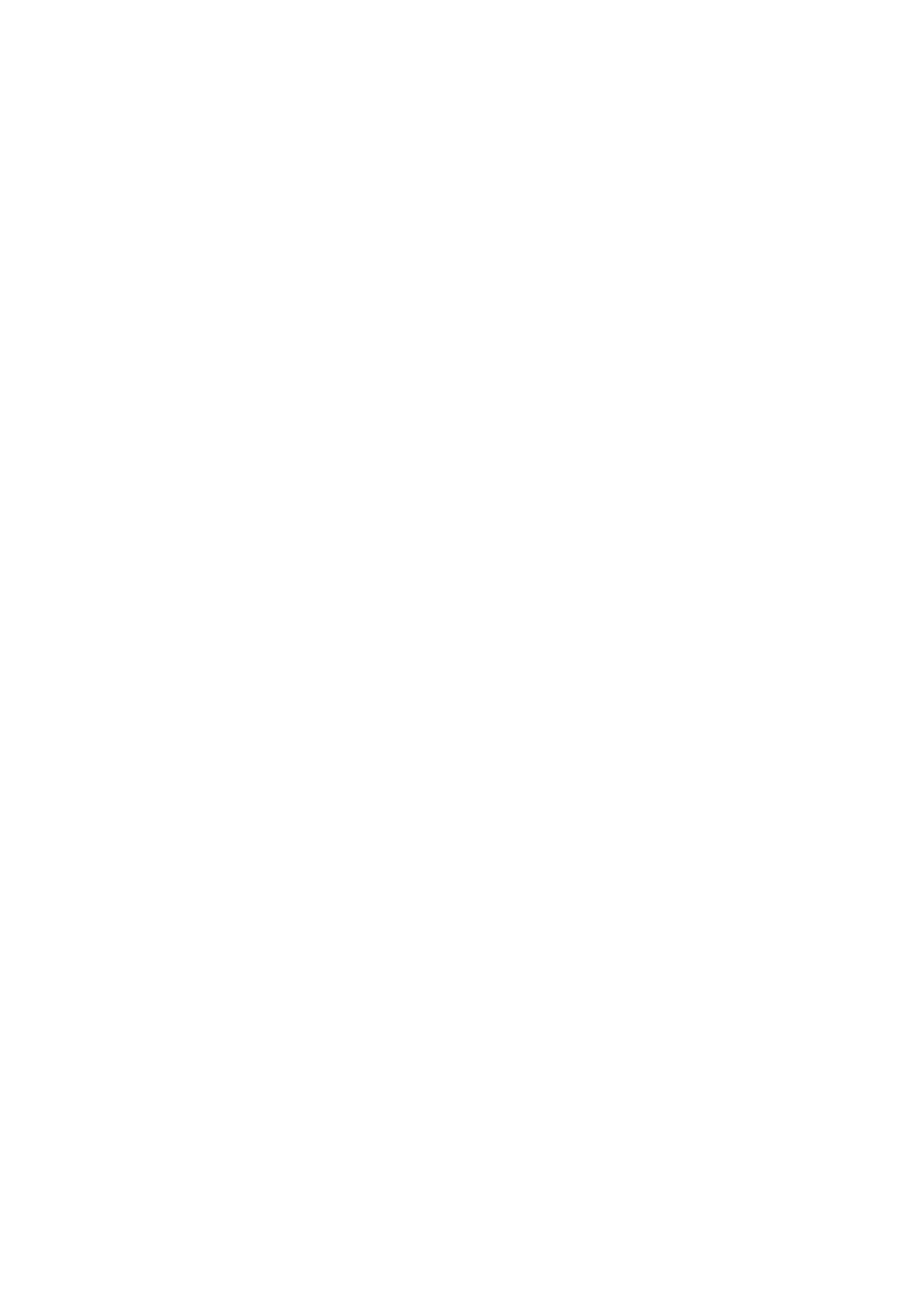

Resolution number IMSB/2021/70

MOVED by Deputy Chairperson T Henare, seconded by IMSB Member K Wilson:

That the Independent Māori Statutory Board:

a) accept the apology from member Liane Ngamane for absence and member Josie Smith for lateness.

# **CARRIED**

# **2 Declaration of Interest**

There were no declarations of interest.

# **3 Confirmation of Minutes**

Resolution number IMSB/2021/71

MOVED by IMSB Member G Wilcox, seconded by IMSB Member T Hohneck:

That the Independent Māori Statutory Board:

a) confirm the ordinary minutes of its meeting, held on Monday, 4 October 2021, including the confidential section, as a true and correct record.

#### **CARRIED**

#### **4 Extraordinary Business**

There was no extraordinary business.

#### **5 CEO Summary**

Resolution number IMSB/2021/72

MOVED by Deputy Chairperson T Henare, seconded by Member R Blair:

That the Independent Māori Statutory Board:

a) receive CEO summary report.

#### **CARRIED**

#### Member Josie Smith joined at 11.10am

# **6 Financial Report September 2021**

Resolution number IMSB/2021/73

MOVED by IMSB Member K Wilson, seconded by IMSB Member G Wilcox:

That the Independent Māori Statutory Board:

a) receive the Financial Report for September 2021.

# **CARRIED**

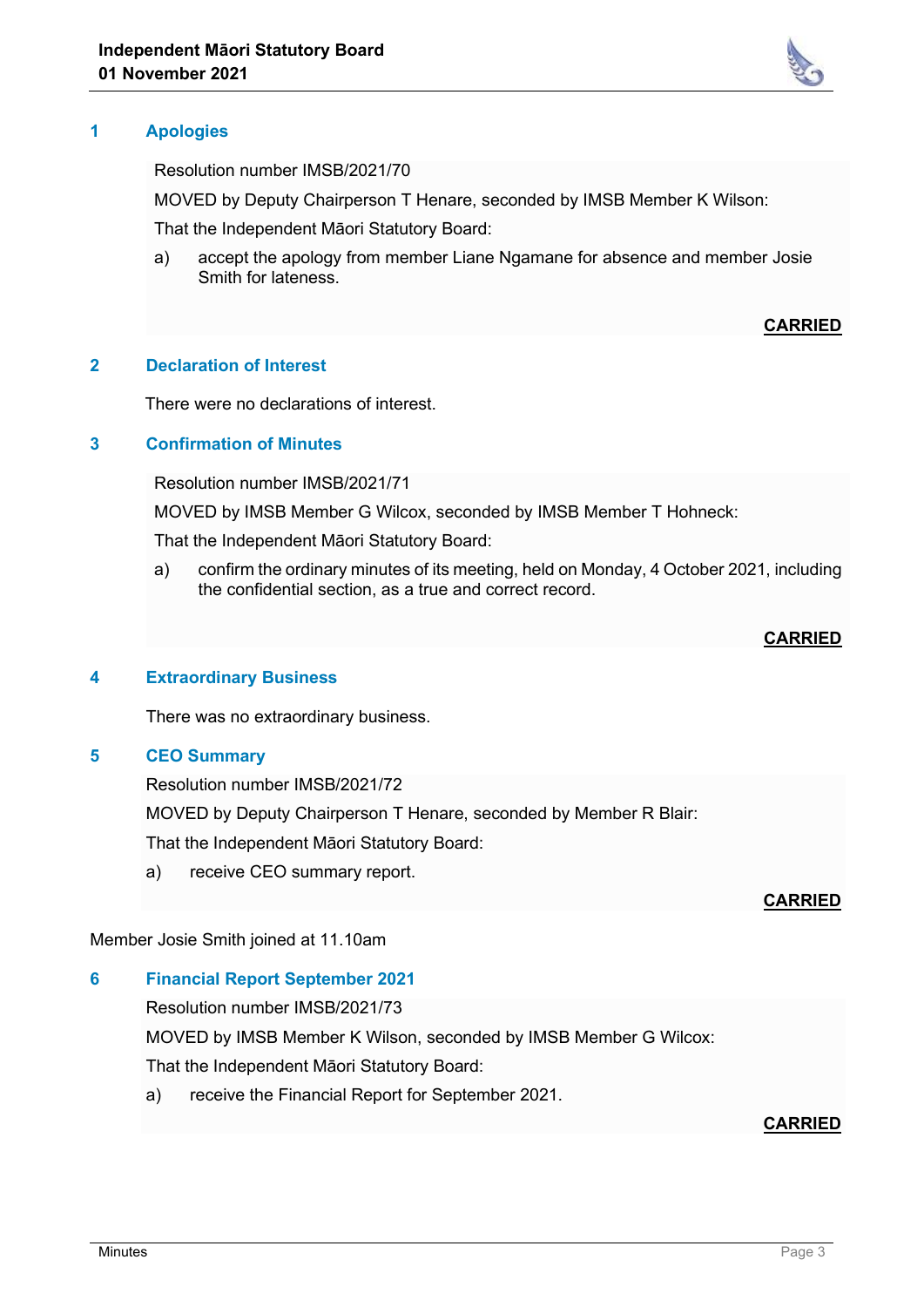# **7 Social Update**

Resolution number IMSB/2021/74

MOVED by IMSB Member T Kake, seconded by Member R Blair:

That the Independent Māori Statutory Board:

a) receive the Social update report.

### **8 Cultural Update**

Resolution number IMSB/2021/75

MOVED by IMSB Member T Hohneck, seconded by Deputy Chairperson T Henare: That the Independent Māori Statutory Board:

a) receive the Cultural update report.

# **CARRIED**

**CARRIED**

# **9 Economic Update**

Resolution number IMSB/2021/76 MOVED by Deputy Chairperson T Henare, seconded by IMSB Member G Wilcox: That the Independent Māori Statutory Board:

a) receive the Economic Update report.

### **CARRIED**

# **10 Environment Update**

Resolution number IMSB/2021/77

MOVED by Member R Blair, seconded by Deputy Chairperson T Henare:

That the Independent Māori Statutory Board:

a) receive the Environment update report.

#### **CARRIED**

12.03pm The public was excluded. Procedural motion item 16.

Resolutions in relation to the confidential items are recorded in the confidential section of these minutes and are not publicly available.

12.49pm The public was re-admitted.

#### **11 CCO Advocacy Plans**

Resolution number IMSB/2021/78

MOVED by Deputy Chairperson T Henare, seconded by IMSB Member T Kake:

That the Independent Māori Statutory Board:

- a) receive the Council Controlled Organisation (CCO) Strategy report and attachments A (CCO Strategy) and B (CCO Advocacy Plans)
- b) approve selected potential initiatives outlined in The CCO Advocacy Plans in attachment B as new actions to be included in the Board work programme.

# **CARRIED**

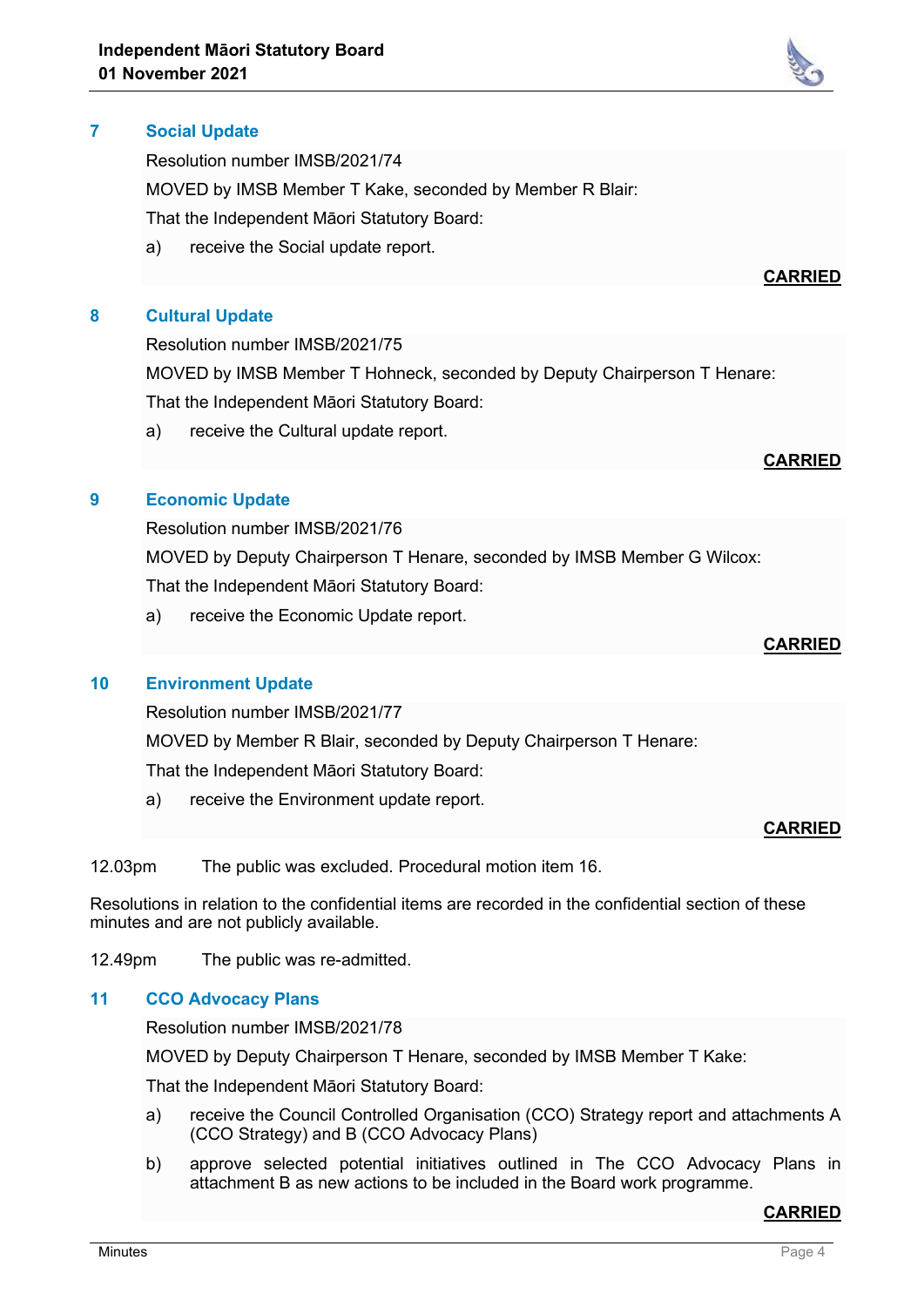# **12 Emergency Housing**

Resolution number IMSB/2021/79

MOVED by Deputy Chairperson T Henare, seconded by IMSB Member T Hohneck:

That the Independent Māori Statutory Board:

- a) receive the Māori Housing Emergency Housing update.
- b) provide feedback on the options proposed for an 'Emergency Housing pilot'.
- c) endorse option one: Marae Led Emergency Housing as the preferred pathway for the 'Emergency Housing pilot'.

The motion was declared CARRIED by 7 votes to 0.

| <u>For</u>                                                 | <b>Against</b> | <b>Abstained</b>            |
|------------------------------------------------------------|----------------|-----------------------------|
| <b>IMSB Member R Blair</b>                                 |                | <b>IMSB Member G Wilcox</b> |
| Deputy Chairperson T Henare                                |                |                             |
| <b>IMSB Member T Hohneck</b>                               |                |                             |
| <b>IMSB Member T Kake</b>                                  |                |                             |
| <b>IMSB Member J Smith</b>                                 |                |                             |
| Chairperson D Taipari                                      |                |                             |
| <b>IMSB Member K Wilson</b>                                |                |                             |
| A division was called for, voting on which was as follows: |                |                             |

**CARRIED**

### **13 Appointment of a Board member to review and approve Auckland Council's submission on the Government's Emissions Reduction Plan discussion document**

Resolution number IMSB/2021/80

MOVED by Chairperson D Taipari, seconded by IMSB Member K Wilson:

That the Independent Māori Statutory Board:

a) appoint a Board member Tau Henare to join the Chair and Deputy Chair of the Environment and Climate Change Committee with delegated authority to approve Auckland Council's submission on the Government's Emissions Reduction Plan discussion document before 24 November 2021.

# **CARRIED**

### **14 Nomination of a Board member to review and approve Auckland Council's submission on the Government's consultation on proposals for a new national waste strategy**

Resolution number IMSB/2021/81

MOVED by Chairperson D Taipari, seconded by IMSB Member T Kake:

That the Independent Māori Statutory Board:

a) nominate a Board member Karen Wilson to join the Deputy Chair of the Environment and Climate Change Committee and the Chair or Deputy Chair of the Planning Committee with delegated authority to approve Auckland Council's submission on central government's proposals for a new national waste strategy.

# **CARRIED**

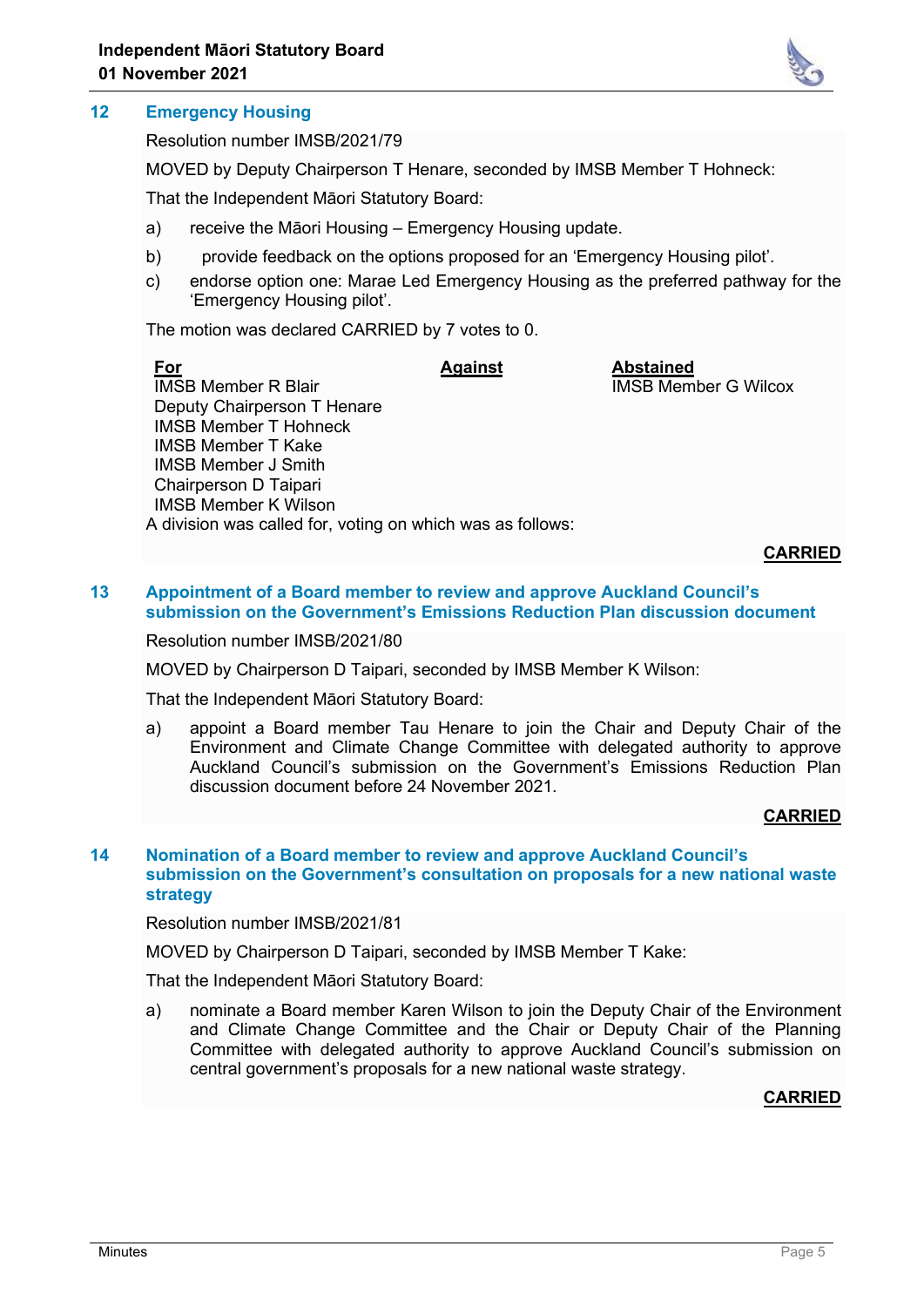

#### **15 Appointment of a Board member to approve Auckland Council's submission on a Private Plan Change request by Oyster Capital Limited to rezone land in Whenuapai**

Resolution number IMSB/2021/82

MOVED by Chairperson D Taipari, seconded by Deputy Chairperson T Henare:

That the Independent Māori Statutory Board:

a) decline appointing a Board member to join the Chair and Deputy Chair of the Planning Committee to approve Auckland Council's submission on a private plan change request by Oyster Capital Limited to rezone land at Brigham Creek Road and Spedding Road in Whenuapai.

# **CARRIED**

### **16 Procedural motion to exclude the public**

That the Independent Māori Statutory Board:

- a) exclude the public from the following part(s) of the proceedings of this meeting.
- b) agree that David Sutton and Riria Te Kanawa, be permitted to remain for Confidential Item C2:Māori Outcomes Expenditure Review 2021 after the public has been excluded, because of their knowledge of the report and presentation, which will help the Independent Māori Statutory Board in its decision-making.

The general subject of each matter to be considered while the public is excluded, the reason for passing this resolution in relation to each matter, and the specific grounds under section 48(1) of the Local Government Official Information and Meetings Act 1987 for the passing of this resolution follows.

This resolution is made in reliance on section 48(1)(a) of the Local Government Official Information and Meetings Act 1987 and the particular interest or interests protected by section 6 or section 7 of that Act which would be prejudiced by the holding of the whole or relevant part of the proceedings of the meeting in public, as follows:

| Reason for passing this resolution<br>in relation to each matter                                                                                                                   | Particular interest(s) protected<br>(where applicable)                                                                                                                                                                                               | Ground(s) under section 48(1) for<br>the passing of this resolution                                                                                                                             |
|------------------------------------------------------------------------------------------------------------------------------------------------------------------------------------|------------------------------------------------------------------------------------------------------------------------------------------------------------------------------------------------------------------------------------------------------|-------------------------------------------------------------------------------------------------------------------------------------------------------------------------------------------------|
| The public conduct of the part of<br>the meeting would be likely to result<br>in the disclosure of information for<br>which good reason for withholding<br>exists under section 7. | $s7(2)(f)(ii)$ - The withholding of the<br>information is necessary to<br>maintain the effective conduct of<br>public affairs through the protection<br>of such members, officers,<br>employees and persons from<br>improper pressure or harassment. | s48(1)(a)<br>The public conduct of the part of<br>the meeting would be likely to result<br>in the disclosure of information for<br>which good reason for withholding<br>exists under section 7. |
|                                                                                                                                                                                    | In particular, the report contains<br>information that needs to be<br>approved and feedback provided.                                                                                                                                                |                                                                                                                                                                                                 |

# **C1 Annual Report 2020/2021**

#### **C2 Māori Outcomes Expenditure Review 2021**

| Reason for passing this resolution                                                                                                                                                 | Particular interest(s) protected                                                                                                                                                                                                                   | Ground(s) under section 48(1) for |
|------------------------------------------------------------------------------------------------------------------------------------------------------------------------------------|----------------------------------------------------------------------------------------------------------------------------------------------------------------------------------------------------------------------------------------------------|-----------------------------------|
| in relation to each matter                                                                                                                                                         | (where applicable)                                                                                                                                                                                                                                 | the passing of this resolution    |
| The public conduct of the part of<br>the meeting would be likely to result<br>in the disclosure of information for<br>which good reason for withholding<br>exists under section 7. | s7(2)(f)(ii) - The withholding of the<br>information is necessary to<br>maintain the effective conduct of<br>public affairs through the protection<br>of such members, officers,<br>employees and persons from<br>improper pressure or harassment. |                                   |